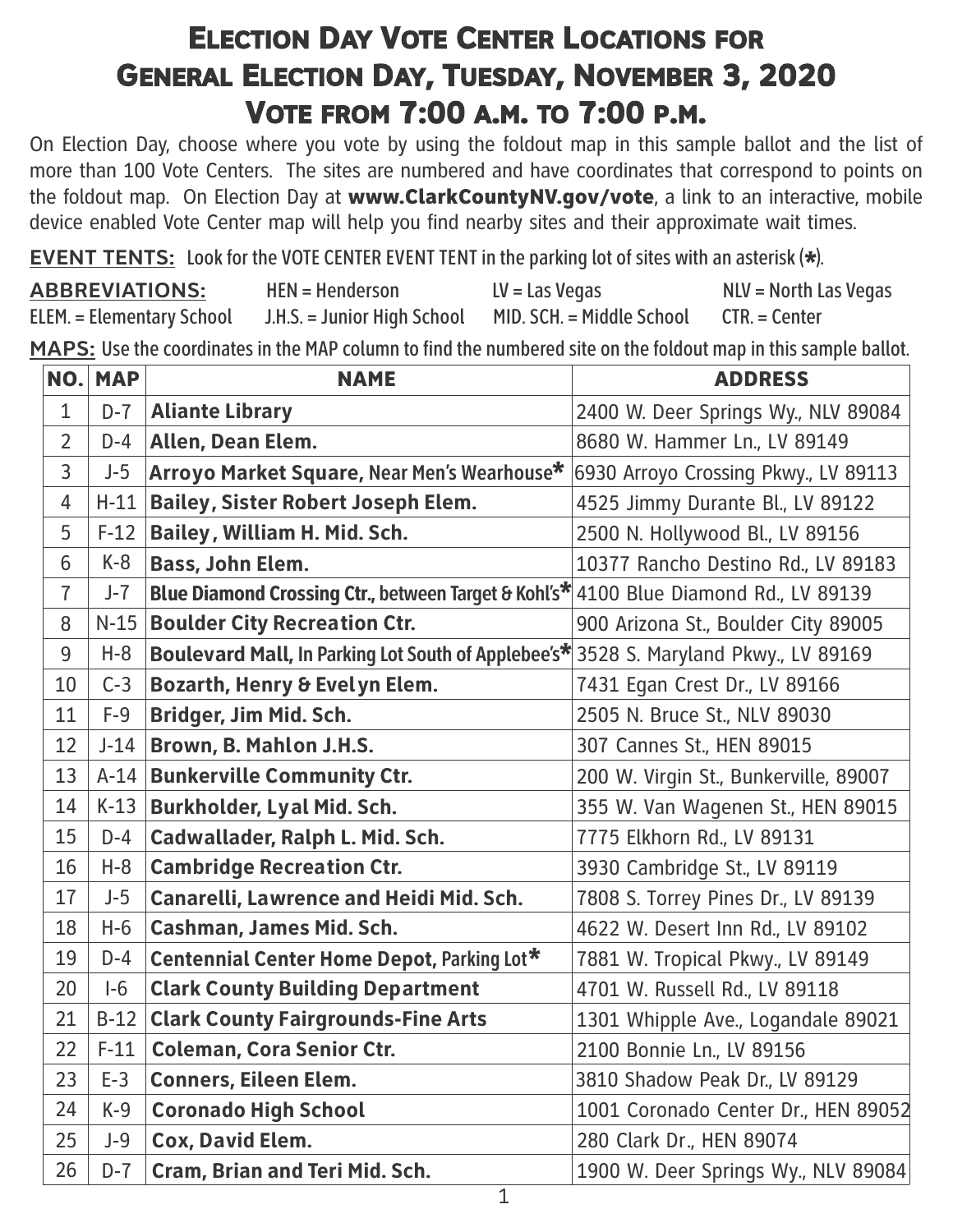| NO. | <b>MAP</b> | <b>NAME</b>                                                                                   | <b>ADDRESS</b>                          |
|-----|------------|-----------------------------------------------------------------------------------------------|-----------------------------------------|
| 27  | $D-9$      | Deer Springs Town Center, Near Home Depot*                                                    | 640 E. Deer Spring Way, NLV 89084       |
| 28  | $G-4$      | Derfelt, Herbert Elem.                                                                        | 1900 S. Lisa Ln., LV 89117              |
| 29  | $H-4$      | <b>Desert Breeze Community Ctr.</b>                                                           | 8275 Spring Mountain Rd., LV 89117      |
| 30  | $L-5$      | <b>Desert Oasis High School</b>                                                               | 6600 W. Erie Ave., LV 89141             |
| 31  | $F-3$      | <b>Desert Vista Community Ctr.</b>                                                            | 10360 Sun City Bl., LV 89134            |
| 32  | $F-7$      | Detwiler, Ollie Elem.                                                                         | 1960 Ferrel St., LV 89106               |
| 33  | $K-15$     | Dooley, John Elem.                                                                            | 1940 Chickasaw Dr., HEN 89015           |
| 34  | $F-8$      | <b>Doolittle Community Ctr.</b>                                                               | 1950 J St., LV 89106                    |
| 35  | $G-2$      | Downtown Summerlin LV Ballpark, Aviators South Parking* 1650 S. Pavilion Center Dr., LV 89135 |                                         |
| 36  | $E-8$      | <b>Elizondo, Raul Elem.</b>                                                                   | 4865 Goldfield St., NLV 89031           |
| 37  | $J-3$      | Faiss, Wilbur and Theresa Mid. Sch.                                                           | 9525 W. Maule Ave., LV 89148            |
| 38  | $I-3$      | Fertitta, Frank and Victoria Mid. Sch.                                                        | 9905 W. Mesa Vista Ave., LV 89148       |
| 39  | $J-5$      | Fine, Mark L. Elem.                                                                           | 6635 Cougar Ave., LV 89139              |
| 40  | $J-3$      | <b>Forbuss, Robert L. Elem.</b>                                                               | 8601 S. Grand Canyon Dr., LV 89148      |
| 41  | $ -9$      | French, Doris Elem.                                                                           | 3235 E. Hacienda Ave., LV 89120         |
| 42  | $J-11$     | Galleria At Sunset, In Parking Lot Near La-Z-Boy Furn.* 1300 W. Sunset Rd., HEN 89014         |                                         |
| 43  | $K-13$     | <b>Galloway, Fay Elem.</b>                                                                    | 701 Skyline Rd., HEN 89002              |
| 44  | $H-2$      | Goolsby, Judy and John Elem.                                                                  | 11175 W. Desert Inn Rd., LV 89135       |
| 45  | $H-5$      | Gray, R. Guild Elem.                                                                          | 2825 S. Torrey Pines Dr., LV 89146      |
| 46  | $H-5$      | Guinn, Kenny C. Mid. Sch.                                                                     | 4150 S. Torrey Pines Dr., LV 89103      |
| 47  | $-11$      | Harmon, Harley Elem.                                                                          | 5351 Hillsboro Ln., LV 89120            |
| 48  | $H-3$      | Hayes, Keith and Karen Elem.                                                                  | 9620 W. Twain Ave., LV 89147            |
| 49  | $J-14$     | <b>Heritage Park Senior Facility</b>                                                          | 300 S. Racetrack Rd., HEN 89015         |
| 50  | $G-8$      | <b>Historic Fifth St. School</b>                                                              | 401 S. 4th St., LV 89101                |
| 51  |            | G-12 Hollywood Recreation Ctr.                                                                | 1650 S. Hollywood Bl., LV 89142         |
| 52  | $A-2$      | <b>Indian Springs Community Ctr.</b>                                                          | 715 W. Gretta Ln., Indian Springs 89018 |
| 53  | $G-5$      | Johnson, Walter Mid. Sch.                                                                     | 7701 Ducharme Ave., LV 89145            |
| 54  |            | G-12 Keller, Duane Mid. Sch.                                                                  | 301 N. Fogg St., LV 89110               |
| 55  | $J-12$     | Kesterson, Lorna Elem.                                                                        | 231 Bailey Island Dr., HEN 89074        |
| 56  |            | N-15 King, Martha Elem.                                                                       | 888 Adams Bl., Boulder City 89005       |
| 57  | $G-9$      | Knudson, K. O. Mid. Sch.                                                                      | 2400 Atlantic St., LV 89104             |
| 58  | $H-9$      | Lake, Robert Elem.                                                                            | 2904 Meteoro St., LV 89169              |
| 59  | $D-6$      | Las Vegas Athletic Club - North, Parking Lot*                                                 | 6050 N. Decatur Bl., NLV 89031          |
| 60  | $F-5$      | Las Vegas Athletic Club - Northwest, Parking Lot*                                             | 1725 N. Rainbow Bl., LV 89108           |
| 61  | $J-7$      | Las Vegas Strip Site at Pebble, Parking Lot*                                                  | 8755 S. Las Vegas Bl., LV 89123         |
| 62  | $N-12$     | <b>Laughlin Library</b>                                                                       | 2840 S. Needles Hwy., Laughlin 89028    |
| 63  | $H-4$      | Lawrence, Clifford J.H.S.                                                                     | 4410 S. Juliano Rd., LV 89147           |
| 64  | E-4        | Leavitt, Justice Myron Mid. Sch.                                                              | 4701 Quadrel St., LV 89129              |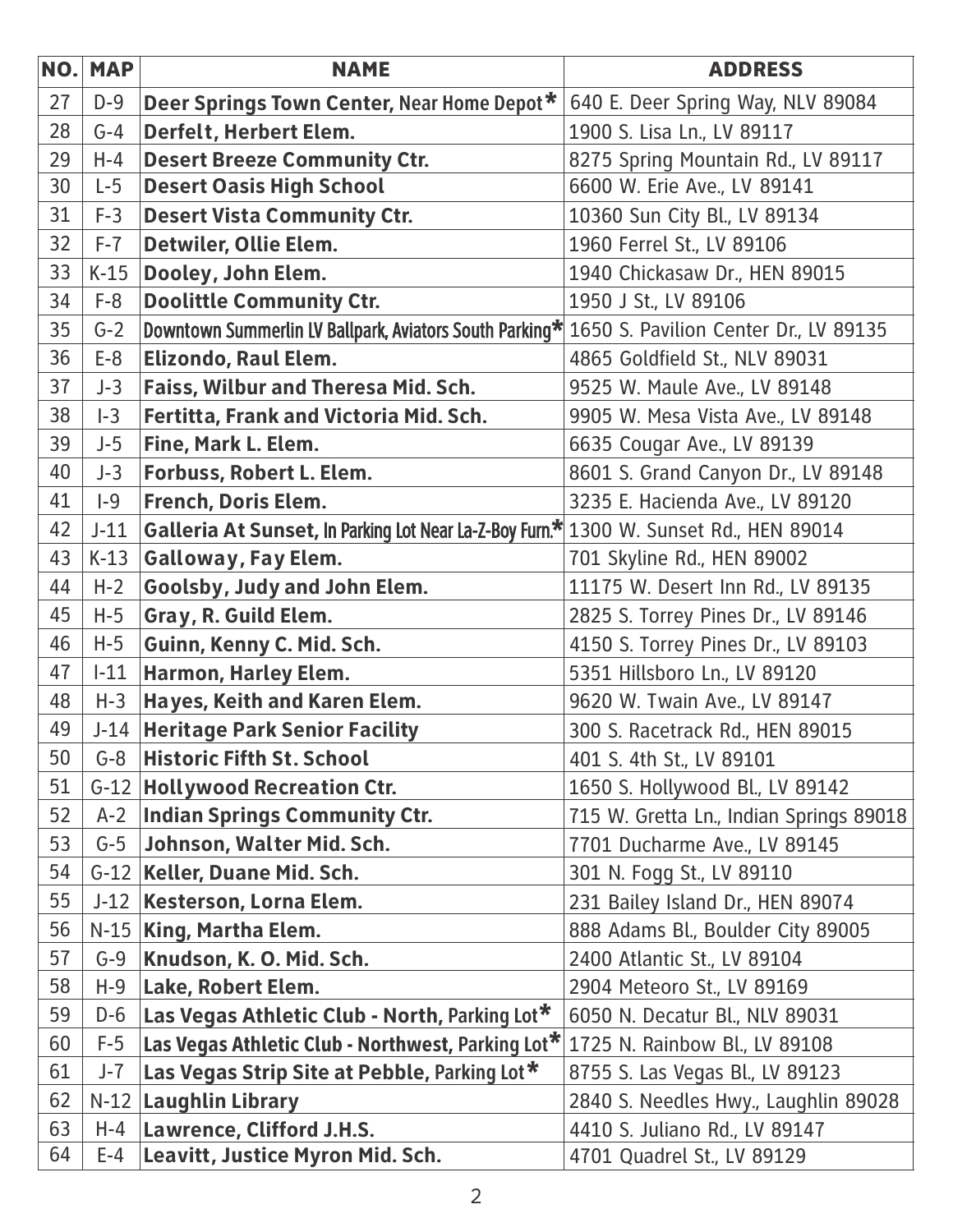| NO. | <b>MAP</b> | <b>NAME</b>                                                                             | <b>ADDRESS</b>                         |
|-----|------------|-----------------------------------------------------------------------------------------|----------------------------------------|
| 65  | $G-6$      | <b>Lieburn, Howard Senior Ctr.</b>                                                      | 6230 Garwood Ave., LV 89107            |
| 66  | $E-9$      | Lowe's - Craig / Losee, Parking Lot *                                                   | 2570 E. Craig Rd., NLV 89030           |
| 67  | $H-10$     | Mack, Jerome D. Mid. Sch.                                                               | 4250 Karen Ave., LV 89121              |
| 68  | $J-10$     | Mack, Nate Elem.                                                                        | 3170 Laurel Ave., HEN 89014            |
| 69  | $E-11$     | Manch, J. E. Elem.                                                                      | 4351 N. Lamont St., LV 89115           |
| 70  | $L-13$     | Mannion, Jack and Terry Mid. Sch.                                                       | 155 E. Paradise Hills Dr., HEN 89002   |
| 71  | $G-9$      | Martin, Roy Mid. Sch.                                                                   | 200 N. 28th St., LV 89101              |
| 72  | $ -9$      | McCarran Marketplace, Near Peter Piper Pizza* 6005 S. Eastern Ave., LV 89119            |                                        |
| 73  | $J-11$     | <b>McDoniel, Estes Elem.</b>                                                            | 1831 Fox Ridge Dr., HEN 89014          |
| 74  | $G - 7$    | Meadows Mall, In Parking Lot Near Dillard's Clearance Ctr. * 4300 Meadows Ln., LV 89107 |                                        |
| 75  | $G-11$     | Mendoza, John Elem.                                                                     | 2000 S. Sloan Ln., LV 89142            |
| 76  | $A-14$     | <b>Mesquite Deuce 2 Building</b>                                                        | 150 N. Yucca St., Mesquite 89027       |
| 77  | $K-10$     | Miller, Bob Mid. Sch.                                                                   | 2400 Cozy Hill Cir., HEN 89052         |
| 78  | $B-11$     | <b>Moapa Community Ctr.</b>                                                             | 1340 E. State Hwy. 168, Moapa 89025    |
| 79  | $B-10$     | <b>Moapa Tribal Administration Building</b>                                             | 1 Lincoln St., Moapa 89025             |
| 80  | $C-12$     | <b>Moapa Valley Community Ctr.</b>                                                      | 320 N. Moapa Valley Bl., Overton 89040 |
| 81  | $E-4$      | Molasky, Irwin and Susan Mid. Sch.                                                      | 7801 W. Gilmore Ave., LV 89129         |
| 82  | $F-11$     | Monaco, Mario C. and Joann Mid. Sch.                                                    | 1870 N. Lamont St., LV 89115           |
| 83  | $G-10$     | Moore, William Elem.                                                                    | 491 N. Lamb Bl., LV 89110              |
| 84  | $F-4$      | <b>Mountain Shadows Community Ctr.</b>                                                  | 9107 Del Webb Bl., LV 89134            |
| 85  | $K-4$      | Mountain's Edge Regional Park, Parking Lot*                                             | 7929 W. Mountains Edge Pkwy., LV 89134 |
| 86  | $G-11$     | <b>Nellis Crossing Shopping Ctr., Near Target*</b>                                      | 1250 S. Nellis Blvd., LV 89104         |
| 87  |            | F-12   O'Callaghan, Mike Mid. Sch.                                                      | 1450 Radwick Dr., LV 89110             |
| 88  | $C-4$      | O'Roarke, Thomas J. Elem.                                                               | 8455 O'Hare Rd., LV 89143              |
| 89  | $ -9$      | <b>Paradise Community Ctr.</b>                                                          | 4775 McLeod Dr., LV 89121              |
| 90  | $H-10$     | <b>Parkdale Recreation and Senior Ctr.</b>                                              | 3200 Ferndale St., LV 89121            |
| 91  | $F-8$      | Pearson, Dr. William U. Community Ctr.                                                  | 1625 W. Carey Ave., NLV 89032          |
| 92  | $F-5$      | <b>Rainbow Library</b>                                                                  | 3150 N. Buffalo Dr., LV 89128          |
| 93  | $F-9$      | <b>Rancho High School</b>                                                               | 1900 Searles Ave., LV 89101            |
| 94  | $F-6$      | <b>Reed, Doris Elem.</b>                                                                | 2501 Winwood St., LV 89108             |
| 95  | $G-8$      | <b>Regional Transportation Commission</b>                                               | 600 S. Grand Central Pkwy., LV 89106   |
| 96  | $G-3$      | <b>Sahara West Library</b>                                                              | 9600 W. Sahara Ave., LV 89117          |
| 97  | $N-3$      | <b>Sandy Valley School</b>                                                              | 1420 Pearl Ave., Sandy Valley 89019    |
| 98  | $C-5$      | <b>Saville, Anthony Mid. Sch.</b>                                                       | 8101 N. Torrey Pines Dr., LV 89131     |
| 99  | $I-5$      | Sawyer, Grant Mid. Sch.                                                                 | 5450 Redwood St., LV 89118             |
| 100 | $J-9$      | <b>Schofield, Jack J.H.S.</b>                                                           | 8625 Spencer St., LV 89123             |
| 101 | $L-8$      | <b>Schorr, Steve Elem.</b>                                                              | 11420 Placid St., LV 89183             |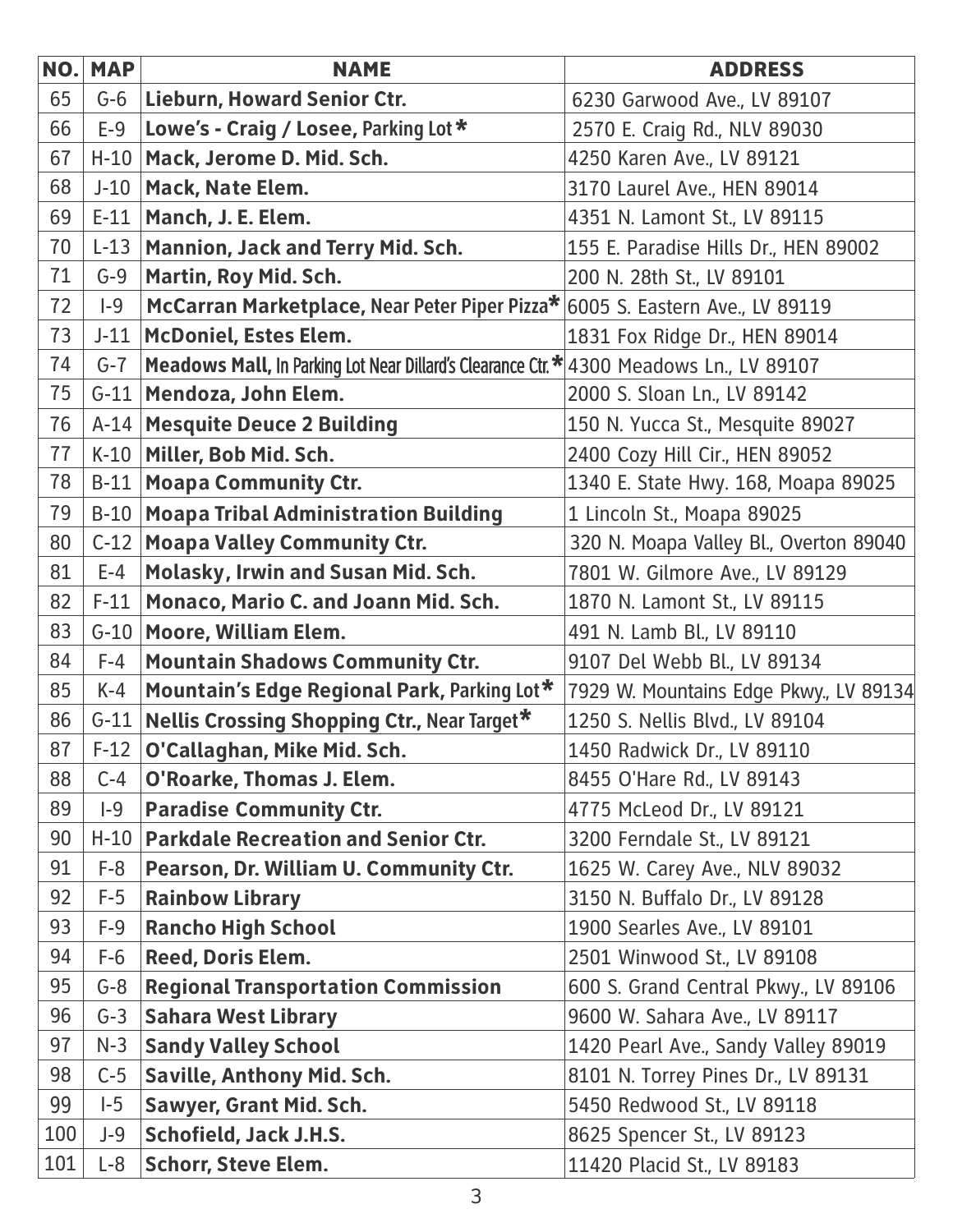|     | <b>NO. MAP</b> | <b>NAME</b>                                  | <b>ADDRESS</b>                         |
|-----|----------------|----------------------------------------------|----------------------------------------|
| 102 |                | M-11 Searchlight Community Ctr.              | 200 M. Wendell Wy., Searchlight 89046  |
| 103 | $E-8$          | Sedway, Marvin Mid. Sch.                     | 3465 Englestad St., NLV 89032          |
| 104 | $C-6$          | <b>Shadow Ridge High School</b>              | 5050 Brent Ln., LV 89131               |
| 105 | $K-9$          | Silverado Ranch Plaza, Near PetSmart*        | 9711 S. Eastern Ave., # H4., LV 89183  |
| 106 | $-14$          | <b>Stevens, Josh Elem.</b>                   | 550 Dave Wood Cir., HEN 89011          |
| 107 |                | <b>G-8 Stupak Community Ctr.</b>             | 251 W. Boston Ave., LV 89102           |
| 108 |                | M-10 Sun City Anthem Community Ctr.          | 2450 Hampton Rd., HEN 89052            |
| 109 |                | K-10 Sun City Macdonald Ranch Community Ctr. | 2020 W. Horizon Ridge Pkwy., HEN 89012 |
| 110 |                | A-14 Sun City Mesquite                       | 1350 Flat Top Mesa Dr., Mesquite 89034 |
| 111 | $E-7$          | <b>Swainston, Theron Mid. Sch.</b>           | 3500 W. Gilmore Ave., NLV 89032        |
| 112 | $K-6$          | Tarkanian, Lois and Jerry Mid. Sch.          | 5800 W. Pyle Ave., LV 89141            |
| 113 | $E-3$          | Tarr, Sheila Elem.                           | 9400 W. Gilmore Ave., LV 89129         |
| 114 | $E-5$          | Tobler, R. E. Elem.                          | 6510 Buckskin Ave., LV 89108           |
| 115 | $G-1$          | Vassiliadis, Billy & Rosemary Elem.          | 215 Antelope Ridge Dr., LV 89138       |
| 116 | $G-7$          | <b>Vegas Verdes Elem.</b>                    | 4000 El Parque Ave., LV 89102          |
| 117 | $G-2$          | <b>Veterans Memorial Leisure Ctr.</b>        | 101 N. Pavilion Center Dr., LV 89144   |
| 118 | $F-10$         | <b>Walnut Community Ctr.</b>                 | 3075 N. Walnut Rd., LV 89115           |
| 119 | $L-10$         | Webb, Del Mid. Sch.                          | 2200 Reunion Dr., HEN 89052            |
| 120 | $1-11$         | <b>Whitney Community Ctr.</b>                | 5712 Missouri Ave., LV 89122           |
| 121 | $J-8$          | Wiener, Louis Jr. Elem.                      | 450 E. Eldorado Ln., LV 89123          |
| 122 | $F-8$          | <b>Williams, Wendell Elem.</b>               | 1030 J St., LV 89106                   |
| 123 | $H-9$          | <b>Winchester Dondero Cultural Ctr.</b>      | 3130 McLeod Dr., LV 89121              |
| 124 | $E-7$          | Wolfe, Eva Elem.                             | 4027 W. Washburn Rd., NLV 89031        |
| 125 |                | H-10 Woodbury, C. W. Mid. Sch.               | 3875 E. Harmon Ave., LV 89121          |

The following vote center site changes were made for 2020 as compared to 2018:

## DELETED

- Grace Valley Reform Church
- International Church of Las Vegas
- Moapa Valley Senior Ctr.
- Mountain Crest Neighborhood Ctr.
- Mtn View Lutheran Church
- North Las Vegas Airport
- Opportunity Village-Englestad
- Opportunity Village-Wilson Complex
- Park-Edison, John Elem.
- Parson, Claude and Stella Elem.
- Reflection Bay Golf Club
- Rogers, Lucille Elem.
- Ronnow-Edison, C. C. Elem.
- Rundle, Richard Elem.
- Shadow Hills Baptist Church
- Silvestri, Charles Mid. Sch.
- Simmons, Eva G. Elem.
- Skye Center at Skye Canyon
- Skyview YMCA
- Solera at Anthem
- Steele, Judith D. Elem.
- Stuckey, Evelyn Elem.
- Sun City Aliante
- Taylor, Robert L. Elem.
- Thompson, Sandra Elem.
- Vanderburg, John Elem.
- Walker, J. Marlan Elem.
- Wasden, Howard Elem.
- West Career Tech. Academy
- Willows Community Ctr.
- Woolley, Gwendolyn Elem.
- Wright, William V. Elem.